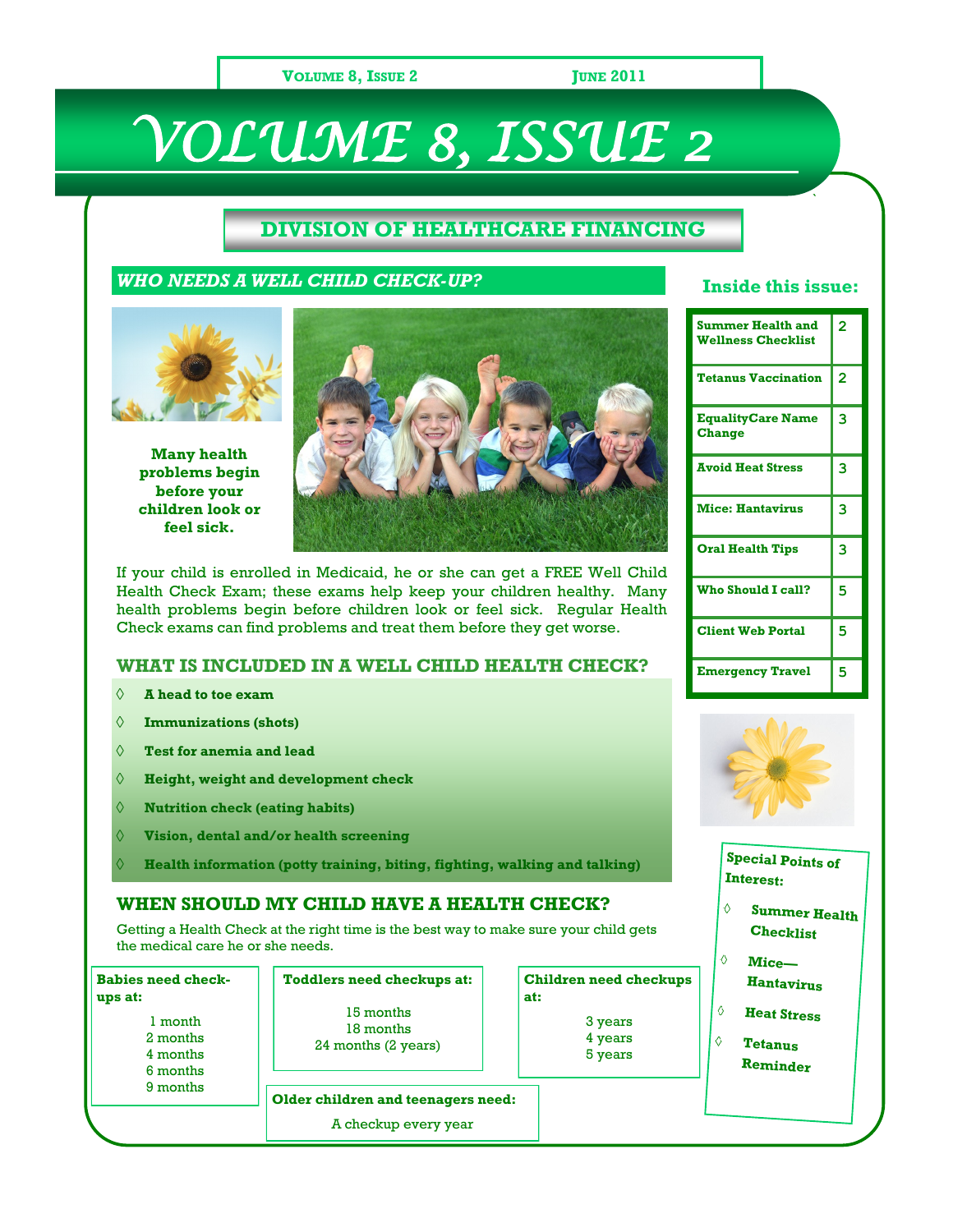**Page 2**

# **SUMMER HEALTH AND WELLNESS CHECKLIST.**

#### **By Paula Anders Hartshorn, RN BAN , Health Coach for the Healthy Together Program.**

**SUN:** It is recommended that we all wear sunscreen when we go out in the sun. Sun causes wrinkles, but can also cause skin cancer. The skin doctors, called dermatologists recommend you check your skin regularly for changes in moles. Sometimes you need somebody else to check your skin for you. If you have any questions about an area on your skin, check with your regu-

lar medical provider. It is time to get out the sunglasses, wide brimmed hat, and sunscreen. Remember that there are some meds that the sun does not mix with. Ask your pharmacist if you are on any of these prescriptions. Anyone over the age of 6 months should use sunscreen daily. Parents can apply a small amount of sun screen with at least 15 SPF (sun protection factor) to small areas , such as the infant's face and back of hands. Children under the age of six months should not be exposed to the sun. Shade and protective clothing are the best ways to protect infants from the sun.



**BUGS**: **Repellents** can help reduce exposure to mosquito bites that may carry viruses such as West Nile virus that can cause serious illness and even death. Using insect repellent allows you to continue to play and work outdoors with a reduced risk of mosquito bites. It is also smart to avoid the hour before sunrise and after sunset, when mosquitoes are in heavy concentrations. Also you can tuck pant legs into socks and wear long sleeved shirts when mosquitoes are thick. CDC recommends products containing these active ingredients provide longer lasting protection than others:

DEET (N,N-diethyl-m-toluamide)

Picaridin (KBR 3023)

The [American Academy of Pediatrics](http://www.bt.cdc.gov/cdclinkdisclaimer.asp?a_gotolink=http://www.aap.org/family/wnv-jun03.htm) (AAP) Committee on Environmental Health has updated their recommendation for use of DEET products on children in 2003, citing: "Insect repellents containing DEET (N,N-diethyl-m-toluamide, also known as N,N-diethyl-3-methylbenzamide) with a concentration of 10% appear to be as safe as products with a concentration of 30% when used according to the directions on the product labels." AAP recommends that repellents with DEET should not be used on infants less than 2 months old.

#### **EqualityCare name changed to Medicaid**

 The Wyoming Department of Health will be phasing out the name EqualityCare for its Medicaid Program. Medicaid will now be used to replace the name EqualityCare. This change will take effect immediately. If you have any questions or concerns, please feel free to contact the Division of Healthcare Financing at 307.777.7531



#### **Tetanus (lockjaw) Vaccination**

Tetanus (lockjaw) is a serious disease that causes painful tightening of the muscles. It can lead to "locking" of the jaw so the victim cannot open his mouth or swallow. Tetanus leads to death in about 1 in 10 cases. Several vaccines are used to prevent tetanus among children, teens, and adults including DTaP, Tdap, DT, and Td. Everyone should be protected for this. The adult vaccine schedule is a Tetanus shot (Td vaccine) every 10 years.

> Call your medical provider or your nearest public health department for more information.

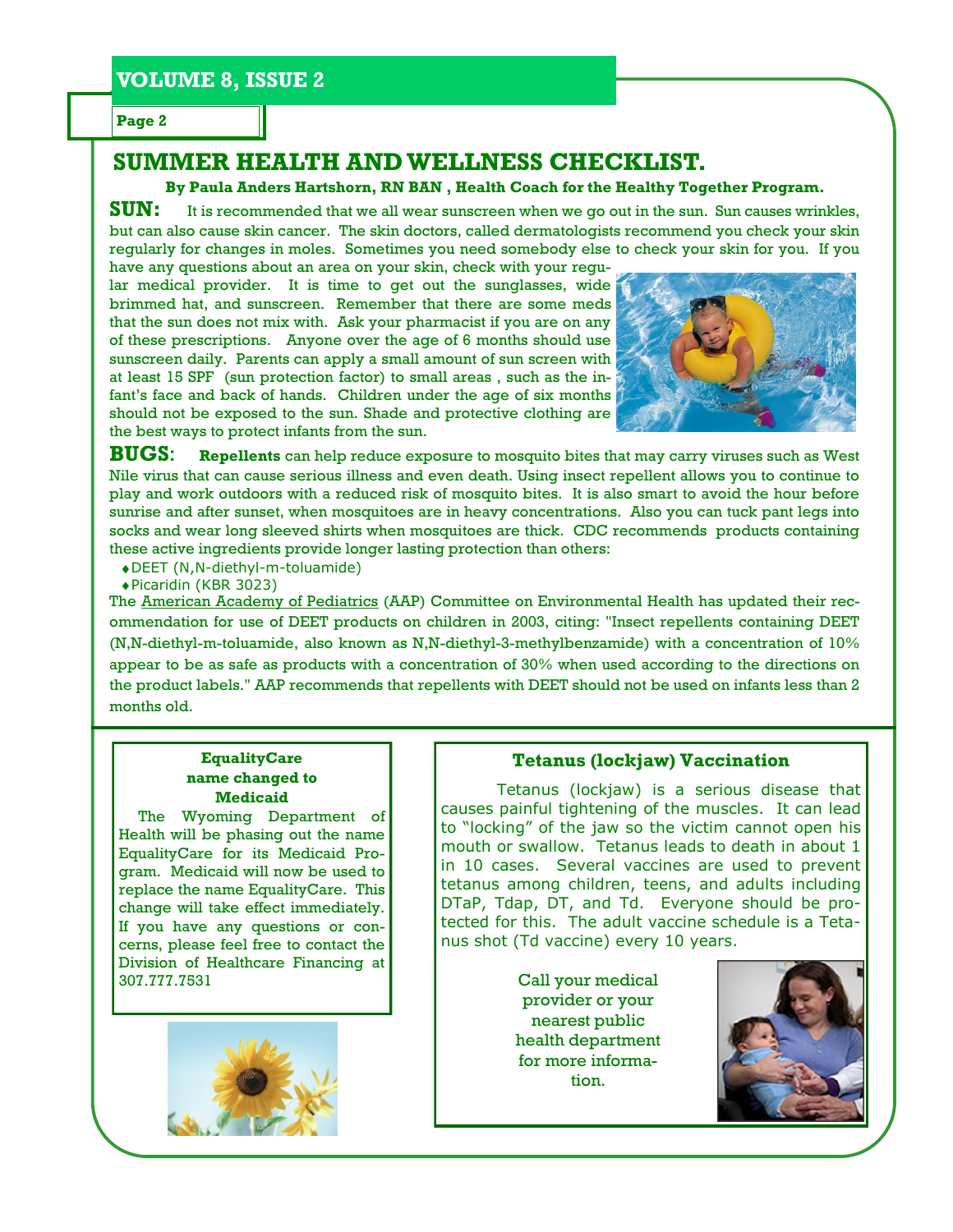# **VOLUME 8, ISSUE 2**

# **Help Active Kids Avoid Heat Stress Page 3**

#### By Catherine Holecko

Children do not adapt to hot weather (above 95 degrees F/35 degrees C, and/or high humidity) as well as adults do. Teens are somewhere in the middle. To prevent heat stress and dehydration in your child or teen, follow this advice from the American Academy of Pediatrics, and make sure your child's coaches and counselors are following it, too.

- For activities lasting 15 minutes or more (such as sports practices or games, or outdoor summer camp activities), reduce intensity levels when heat or humidity is high.
- If kids are starting a new, strenuous exercise program (say, the first football practice of the year) or have just traveled to a warm climate, they need to acclimate slowly. Limit the intensity and duration of exercise, and gradually increase it over 7 to 14 days.
- Before prolonged physical activity, children should be well-hydrated and should not feel thirsty. During exercise, kids should have water or a sports drink always available and drink it every 20 minutes while exercising in the heat. If the weather is excessively hot and humid;

if exercise is more prolonged and strenuous; or if children are sweating a lot, they should substantially increase their fluid intake. After an hour of exercise, children need to drink a carbohydrateelectrolyte beverage to replace electrolytes lost in sweat and provide carbohydrates for energy.

- Clothing should be light-colored, lightweight and limited to one layer of absorbent material to help sweat evaporate. Replace sweat -saturated shirts with dry clothing.
- Shorten practices and games played in the heat and institute more frequent water/hydration brakes.



# **MICE: Hantavirus: Seal Up! Trap Up! Clean Up!**

Prevent diseases from rodents. Those sneaky little critters crawl into out buildings, garages and houses during the cold winters. Summer gets us into the mood to clean and sort those buildings. The dust in those buildings can be dangerous . Anything that puts you in contact with fresh rodent urine, droppings, saliva or nesting materials can place you at risk for infection. The Center for Disease Control has recommended we wet these areas before we sweep and clean. They also want us to wear a dust mask. Use a bleach solution or household disinfectant to deactivate hantaviruses when cleaning rodent infestations.

**[SEAL UP, TRAP UP,](http://www.cdc.gov/rodents/) [CLEAN UP](http://www.cdc.gov/ncidod/diseases/hanta/hps_stc/stc_spot.htm)** Seal up rodent entry holes or gaps with steel wool, lath metal, or caulk. Trap rats and mice and clean up rodent food sources and nesting sites. What precautions should I take if I think I have been exposed to hantavirus?

If you have been exposed to rodents or rodent infestations and have symptoms of fever, deep muscle aches, and severe shortness of breath, see your doctor immediately . Inform your doctor of possible rodent exposure so that he/she is alerted to the possibility of rodent-born disease, such as hantavirus.

# **Oral Health Tips for Summer:**

- Remember that summer is not a vacation from taking care of your child's and your teeth. Help your young children less than 7 years of age, brush and floss their teeth at least once a day. The other times you may let them show you how they brush.
- This is the time of year to call for an appointment with your dentist. Your children should receive a dental check-up over the summer months so all needed treatment can be completed before school starts.
- Ask your dentist about sealants and fluoride applications.
- Follow through when your dentist makes recommendations for treatment. Please remember to keep your child's appointment. If something happens that you cannot keep the appointment call 24 hours before the appointment to let the dental office know you are cancelling.
- Eat healthy snacks. Summer is a great time to have fresh fruit and vegetables for your children to snack on between meals. Avoid sugary snack like cookies, cake, ice cream and candy.
- Encourage your child to drink water, not pop, sports drinks or other drinks that contain sugar.
- Be an example for your children, have any dental work you need completed. Join your children in eating healthy snacks.

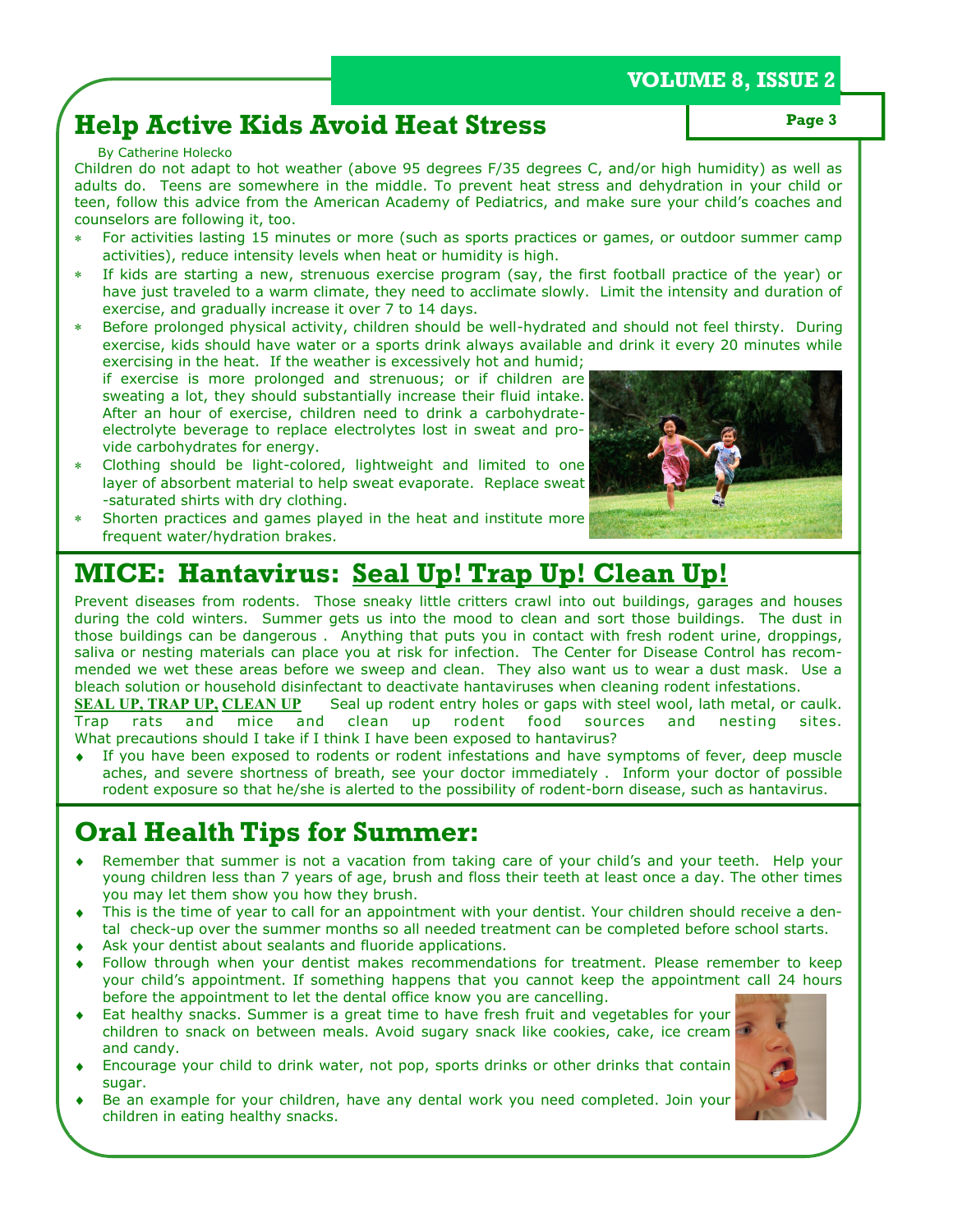# **VOLUME 8, ISSUE 2**

**Page 4**

### **WHERE SHOULD I TAKE MY CHILD FOR CHECK-UPS?**

- Your doctor, a clinic, health center, or local health department can provide Well Child Health Checks. It is best to establish a "Medical Home," a place that coordinates all your health care needs. Have your "Medical Home" keep track of your child's history.
- For dental exams, make an appointment with a dentist in your area.

#### **MAKING AN APPOINTMENT**

- You make an appointment directly with your child's doctor or dentist. It is important to ask if they will  $\blacklozenge$ accept Medicaid when making the appointment. If they do not, you will need to find another doctor or dentist.
- It is important for you to keep your child's appointment. The doctor and dentist reserve time especially for your child. If you cannot keep your child's appointment, call and tell them as soon as possible.
- When you go for your child's appointment, take your child's Medicaid card and immunization record.

#### **WHEN SHOULD I TAKE MY CHILD TO THE EMERGENCY ROOM?**

Emergency rooms are for emergencies and life-threatening situations, and should not be used for any other purpose. Emergency room care is expensive. Do not go to the emergency room for care that should take place in a health provider's office, such as sore throats, colds, flu, earache, minor back pain and tension headaches.

Emergency care is covered 24 hours a day, 7 days a week. An emergency is a serious threat to your child's health. If you believe your child has an emergency, go to the nearest emergency room or call 911. Some examples of emergencies are:

\*Trouble Breathing \*Bleeding that does not stop \*Chest pain \*Vomiting blood \*Severe cuts or burns \*Broken bones \*Loss of consciousness/blackout



#### **WHO SHOULD I CALL?**

- If you have any questions on your Medicaid benefits please contact ACS at (800) 251-1269 or use the  $\Diamond$ Client Web Portal
- For Children's Special Health (CSH) eligibility, call your local Public Health Nursing (PHN) office.  $\Diamond$ For information on services and limitations for CSH programs, call (307) 777-7941 or (800) 438- 5795.
- $\Diamond$ For prescription services, call the Pharmacy Help Desk at (877) 209-1264
- ♦ For travel reimbursement, call (800) 595-0011
- To apply for assistance in purchasing nutritional food items (i.e. formula, juice, milk, eggs, etc)  $\Diamond$ through the Women, Infants, and Children (WIC) program, contact your local WIC office.
- To talk to a health coach or a nurse, contact APS at (888) 545-1710  $\Diamond$

For children enrolled in Kid Care CHIP:

- If you have any questions on your Kid Care CHIP health or vision benefits, please contact Blue Cross ♦ Blue Shield of Wyoming at (800) 209-9720
- $\Diamond$ If you have any questions on your Kid Care CHIP dental benefits, please contact Delta Dental at (800) 732-3379

*Kid Care CHIP is not a Medicaid Program*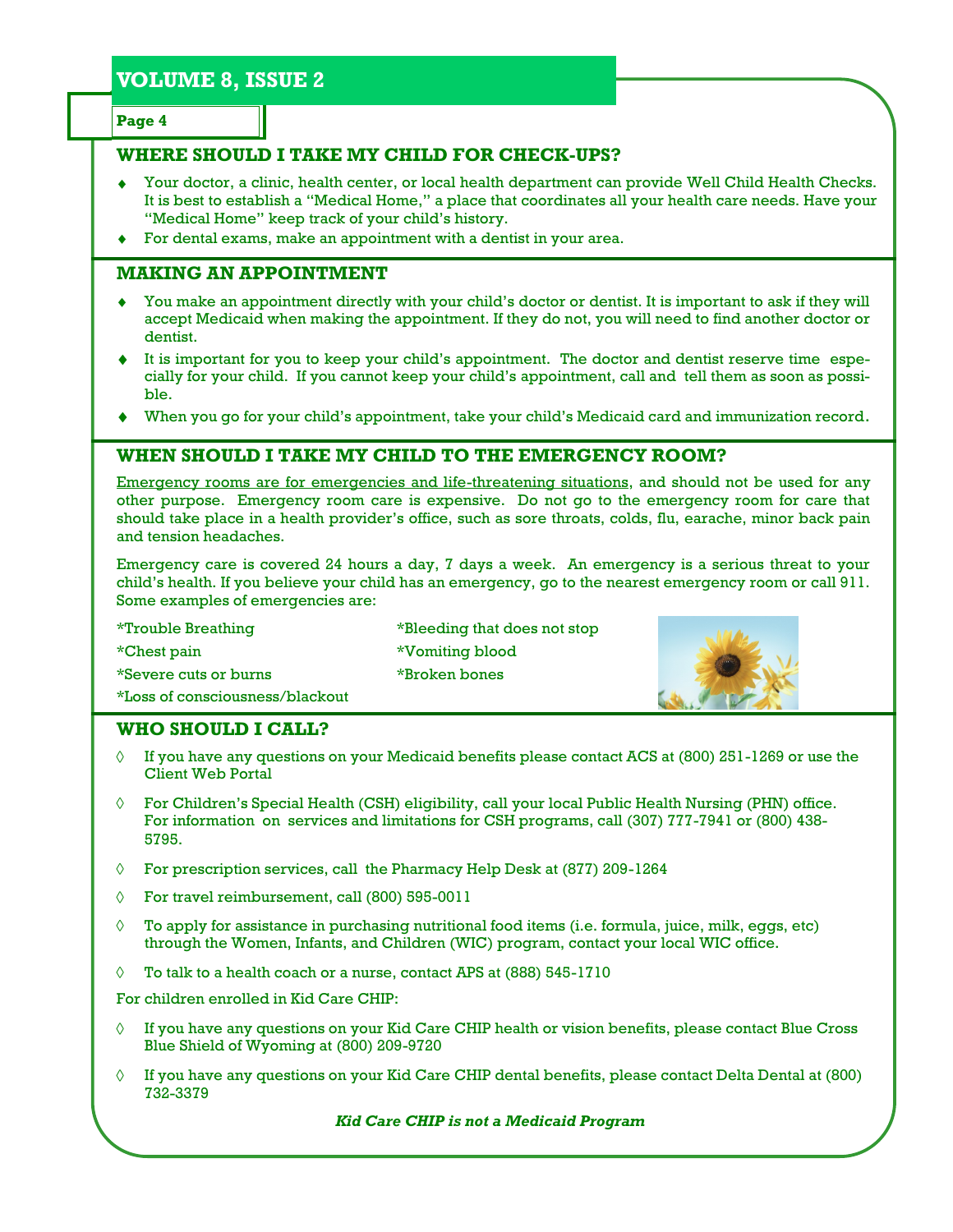### **VOLUME 8, ISSUE 2**

### **Emergency Travel Policy Reminder**

Transportation call center agents are required to document the appointment dates and times for each travel request. This information will assist in determining if overnight stays should be paid for by Medicaid.

Emergency Fund requests will be granted for \$100 or more in an emergency situation. Emergency Funds will not be given if the transportation reimbursement is less than \$100.

When a client requests emergency funds and the reimbursement amount is \$100 or more, the transportation call center agents are required to contact the provider to verify the appointment is scheduled. Once this verification has occurred the agents will notify the client's DFS office.

An emergency fund request is limited to one (1) per 30 days per client (not per family). Routine appointments or appointments that are weeks or months in the future are not eligible for emergency funds. Post travel payment is available for these routine or planned appointments.

If an overnight stay is necessary, the original hotel receipt must be mailed with their Travel Authorization Confirmation Packet or Emergency Travel Authorization Confirmation Packet.

All verifications must be the original documents (no copies or faxes) and must include client name, appointment date and time and must be signed by the physician, nurse, receptionist/biller, or office manager. Please keep a copy for your records. The only verification forms that will be accepted by the transportation call center will be the following:

- The original physician or facility's Super Bill given at the time of check-out
- $\Diamond$ Verification information on doctor or facility letterhead
- $\Diamond$ Verification information on the doctor or facility's tamper resistant Rx pad.

Providers will be contacted to verify attendance at appointments. If an appointment is not attended, notify the transportation call center immediately.

Transportation Call Center — 1-800-595-0011 Monday - Friday 9 am – 5 pm

Travel to a Psychiatric Residential Treatment Facility (PRTF):

- $\Diamond$  Must be authorized prior to travel.
- $\Diamond$  Must be for admit, discharge, or family therapy and must have Medicaid approval.
- Travel to therapy visits will only be reimbursed every other month.  $\Diamond$

#### **Client Web Portal (http://wyequalitycare.acs-inc.com)**

Did you know that you can go online 24 hours a day and 7 days a week to:

- Check your Medicaid eligibility.
- Ask Medicaid questions regarding your benefits or covered services, etc.
- Request a replacement Medicaid client ID card.
- Make transportation requests when covered by your benefit plan. Some requests will need to continue to be made through the ACS Transportation Call Center.

**Note:** This website is secure and to gain access you must first register. On the Medicaid Home page under "Client" there are on-line instructions on how to complete the registration process. From the Client Home page go to "First time to the client secured portal?" and click on "Client Web Registration". You will need either the Medicaid client ID number or SSN (Social Security Number), date of birth and first and last name.

You do not need to register to:

- Find a Wyoming Medicaid doctor, dentist, hospital or clinic in your area or specific town, city or state.
- View the Medicaid Handbook, Frequently Asked Questions, newsletters and other client materials.







**Page 5**